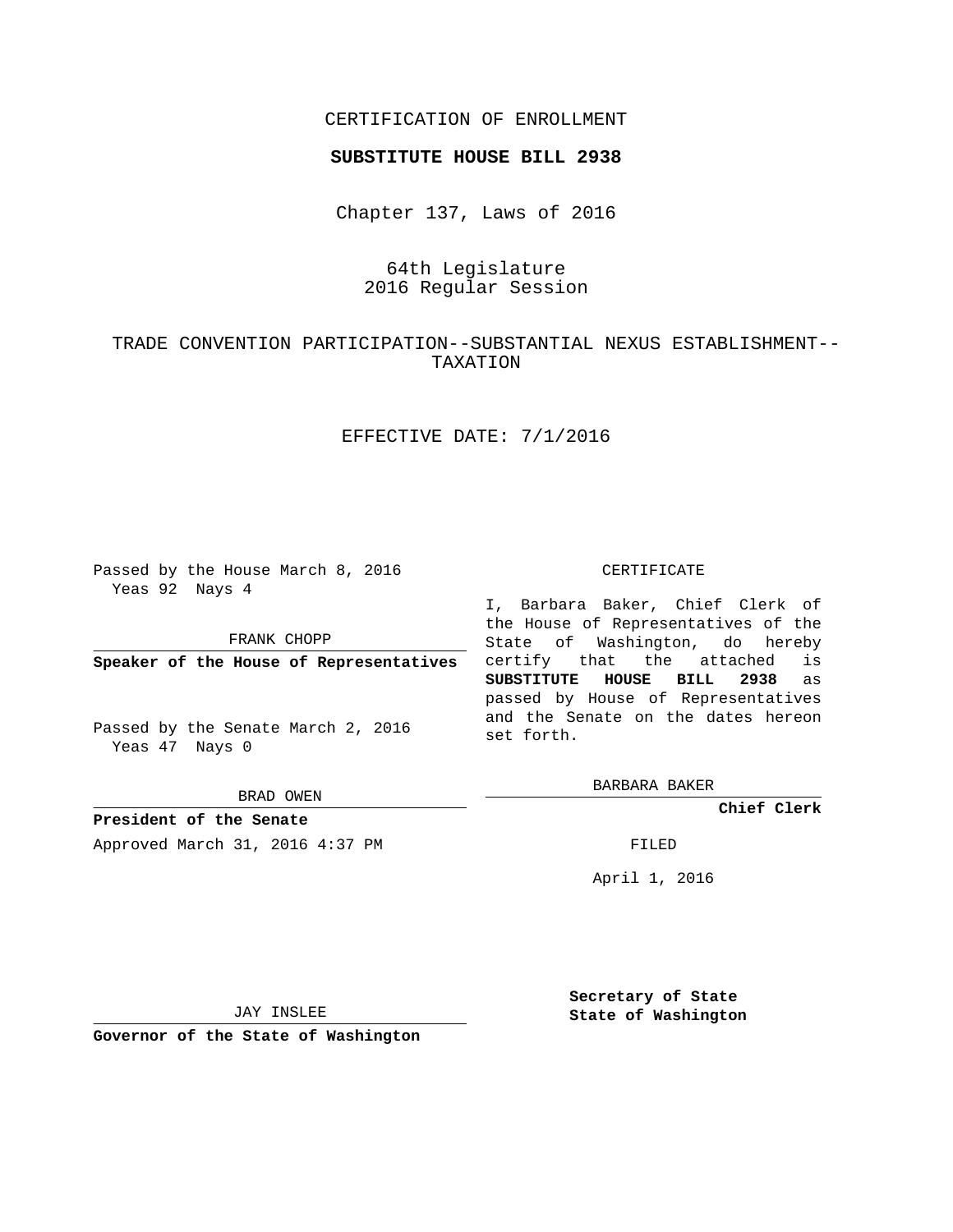### **SUBSTITUTE HOUSE BILL 2938**

AS AMENDED BY THE SENATE

Passed Legislature - 2016 Regular Session

# **State of Washington 64th Legislature 2016 Regular Session**

**By** House Finance (originally sponsored by Representatives Orcutt and Walkinshaw)

READ FIRST TIME 02/09/16.

 AN ACT Relating to encouraging participation in Washington trade conventions by modifying tax provisions related to establishing substantial nexus; amending RCW 82.04.067; adding a new section to chapter 82.32 RCW; creating a new section; and providing an effective 5 date.

BE IT ENACTED BY THE LEGISLATURE OF THE STATE OF WASHINGTON:

 NEW SECTION. **Sec. 1.** (1) This section is the tax preference performance statement for the tax preference contained in section 3 of this act. This performance statement is only intended to be used for subsequent evaluation of the tax preference. It is not intended to create a private right of action by any party or be used to determine eligibility for preferential tax treatment.

 (2) The legislature categorizes this tax preference as one intended to induce certain designated behavior by taxpayers as 15 indicated in RCW 82.32.808(2)(a).

 (3) It is the legislature's specific public policy objective to encourage participation in Washington trade conventions. It is the legislature's intent to allow a business to participate in one trade convention in Washington each year without that participation being the sole basis for establishing physical presence nexus with the state for tax purposes. Pursuant to chapter 43.136 RCW, the joint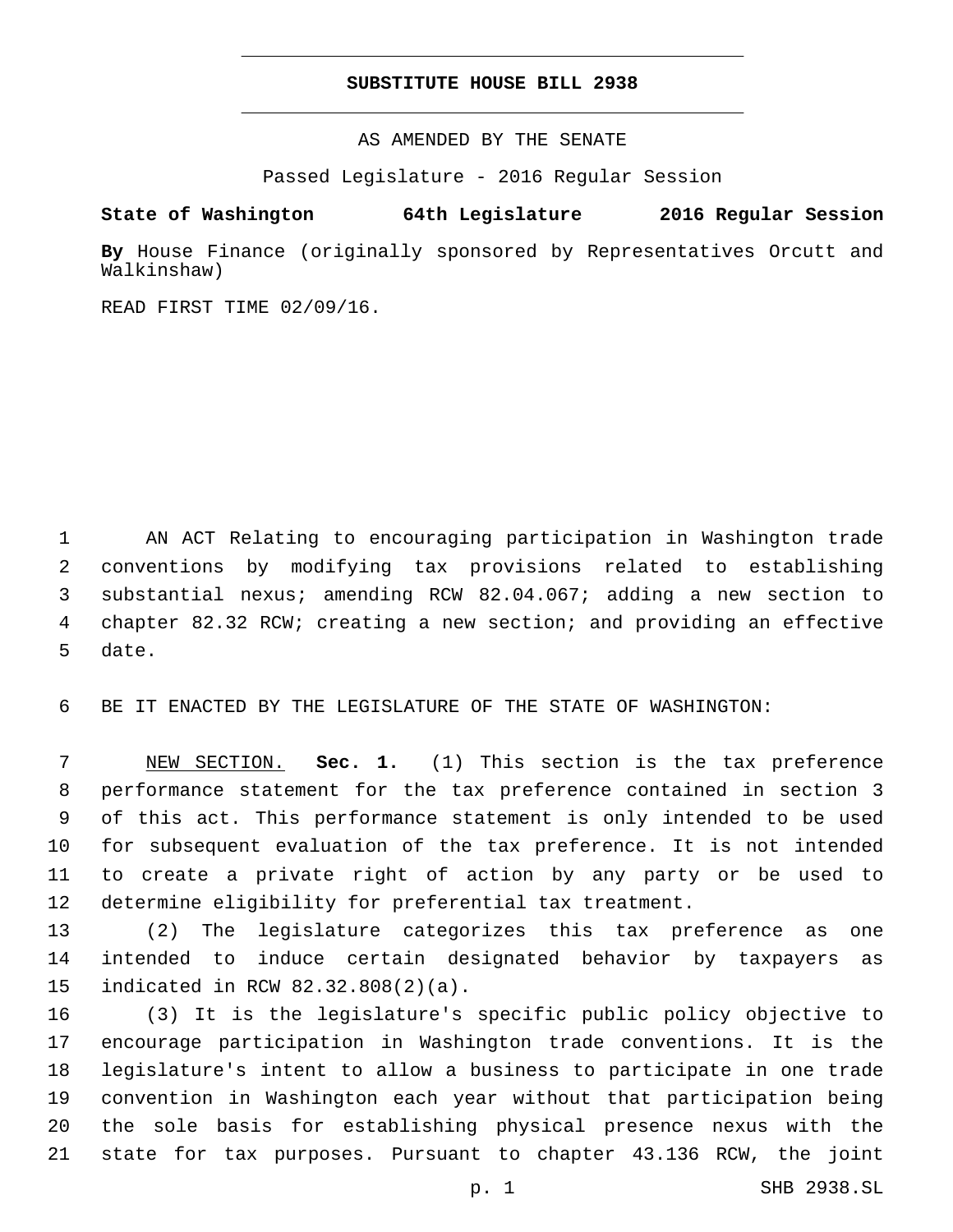legislative audit and review committee must review the new tax preference established under section 3 of this act by December 31, 3 2025.

 (4) If a review finds that the number of businesses participating in trade conventions in Washington has increased from 2015 levels, then the legislature intends for the legislative auditor to recommend extending the expiration date of the tax preference. If the joint legislative audit and review committee finds that the number of businesses participating in trade conventions in Washington has not increased above 2015 levels, then the joint legislative audit and review committee must make recommendations on how the tax preference can be improved to accomplish that legislative objective. To obtain the data necessary to perform this review, the joint legislative audit and review committee must request the required information from the department of revenue and the Washington state convention center 16 operated under chapter 36.100 RCW.

 **Sec. 2.** RCW 82.04.067 and 2015 3rd sp.s. c 5 s 204 are each 18 amended to read as follows:

 (1) A person engaging in business is deemed to have substantial nexus with this state if the person is:

(a) An individual and is a resident or domiciliary of this state;

 (b) A business entity and is organized or commercially domiciled 23 in this state; or

 (c) A nonresident individual or a business entity that is organized or commercially domiciled outside this state, and in the immediately preceding tax year the person had:

(i) More than fifty thousand dollars of property in this state;

28 (ii) More than fifty thousand dollars of payroll in this state;

 (iii) More than two hundred fifty thousand dollars of receipts 30 from this state; or

 (iv) At least twenty-five percent of the person's total property, 32 total payroll, or total receipts in this state.

 (2)(a) Property counting toward the thresholds in subsection  $(1)(c)(i)$  and  $(iv)$  of this section is the average value of the taxpayer's property, including intangible property, owned or rented and used in this state during the immediately preceding tax year.

 (b)(i) Property owned by the taxpayer, other than loans and credit card receivables owned by the taxpayer, is valued at its original cost basis. Loans and credit card receivables owned by the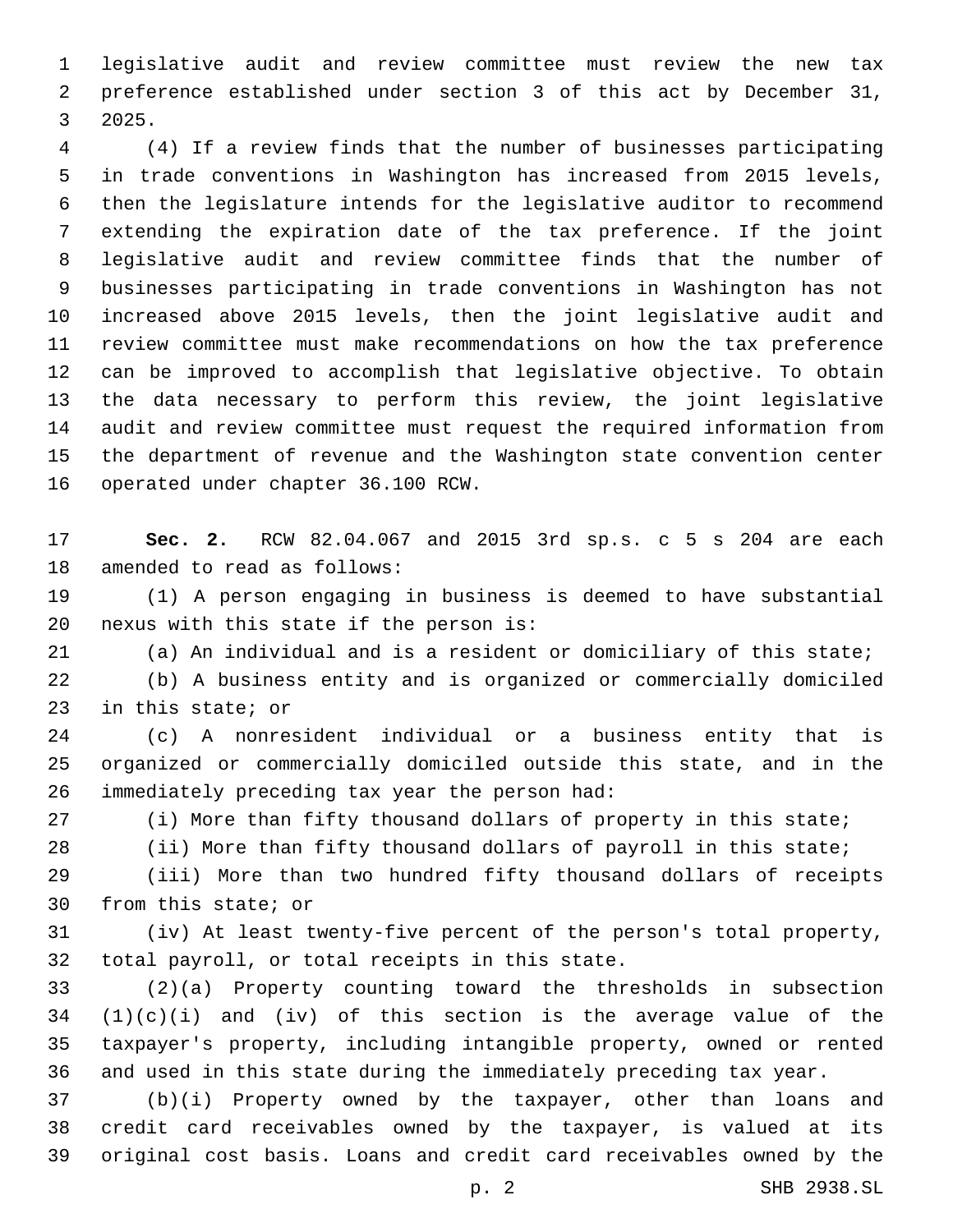taxpayer are valued at their outstanding principal balance, without regard to any reserve for bad debts. However, if a loan or credit card receivable is charged off in whole or in part for federal income tax purposes, the portion of the loan or credit card receivable charged off is deducted from the outstanding principal balance.

 (ii) Property rented by the taxpayer is valued at eight times the net annual rental rate. For purposes of this subsection, "net annual rental rate" means the annual rental rate paid by the taxpayer less any annual rental rate received by the taxpayer from subrentals.

 (c) The average value of property must be determined by averaging 11 the values at the beginning and ending of the tax year; but the department may require the averaging of monthly values during the tax year if reasonably required to properly reflect the average value of 14 the taxpayer's property.

 (d)(i) For purposes of this subsection (2), loans and credit card receivables are deemed owned and used in this state as follows:

 (A) Loans secured by real property, personal property, or both real and personal property are deemed owned and used in the state if the real property or personal property securing the loan is located within this state. If the property securing the loan is located both within this state and one or more other states, the loan is deemed owned and used in this state if more than fifty percent of the fair market value of the real or personal property is located within this state. If more than fifty percent of the fair market value of the real or personal property is not located within any one state, then the loan is deemed owned and used in this state if the borrower is located in this state. The determination of whether the real or personal property securing a loan is located within this state must be made, as of the time the original agreement was made, and any and all subsequent substitutions of collateral must be disregarded.

 (B) Loans not secured by real or personal property are deemed owned and used in this state if the borrower is located in this 33 state.

 (C) Credit card receivables are deemed owned and used in this state if the billing address of the cardholder is in this state.

 (ii)(A) Except as otherwise provided in (d)(ii)(B) of this subsection (2), the definitions in the multistate tax commission's recommended formula for the apportionment and allocation of net income of financial institutions as existing on June 1, 2010, or such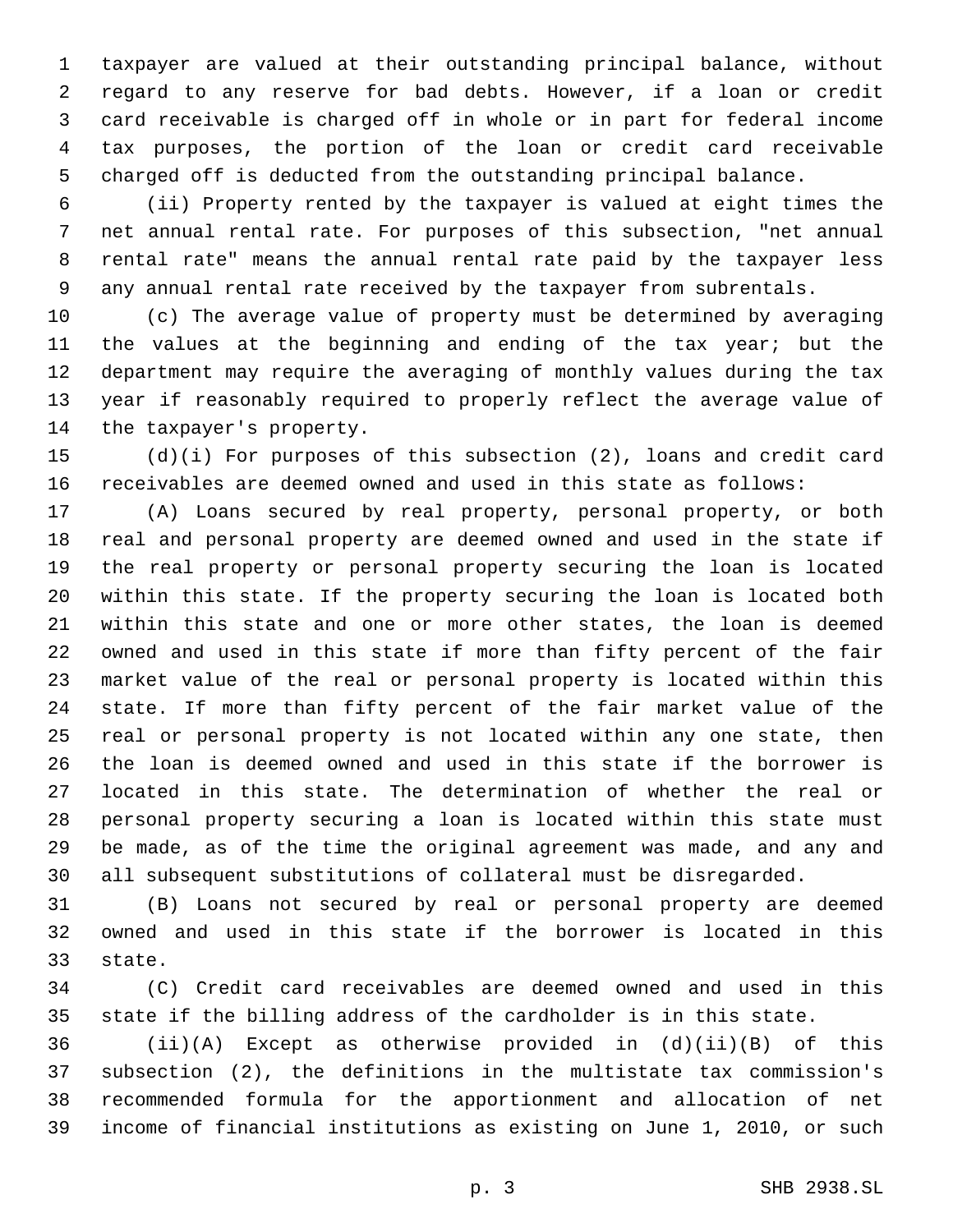subsequent date as may be provided by the department by rule, consistent with the purposes of this section, apply to this section.

 (B) "Credit card" means a card or device existing for the purpose of obtaining money, property, labor, or services on credit.

 (e) Notwithstanding anything else to the contrary in this subsection, property counting toward the thresholds in subsection (1)(c)(i) and (iv) of this section does not include a person's ownership of, or rights in, computer software as defined in RCW 82.04.215, including computer software used in providing a digital automated service; master copies of software; and digital goods and digital codes residing on servers located in this state.

 (3)(a) Payroll counting toward the thresholds in subsection  $(1)(c)(ii)$  and  $(iv)$  of this section is the total amount paid by the taxpayer for compensation in this state during the immediately preceding tax year plus nonemployee compensation paid to representative third parties in this state. Nonemployee compensation paid to representative third parties includes the gross amount paid to nonemployees who represent the taxpayer in interactions with the taxpayer's clients and includes sales commissions.

 (b) Employee compensation is paid in this state if the compensation is properly reportable to this state for unemployment compensation tax purposes, regardless of whether the compensation was 23 actually reported to this state.

 (c) Nonemployee compensation is paid in this state if the service performed by the representative third party occurs entirely or 26 primarily within this state.

 (d) For purposes of this subsection, "compensation" means wages, salaries, commissions, and any other form of remuneration paid to employees or nonemployees and defined as gross income under 26 U.S.C. Sec. 61 of the federal internal revenue code of 1986, as existing on 31 June 1, 2010.

 (4) Receipts counting toward the thresholds in subsection  $(1)(c)(iii)$  and (iv) of this section are:

 (a) Those amounts included in the numerator of the receipts 35 factor under RCW 82.04.462;

 (b) For financial institutions, those amounts included in the numerator of the receipts factor under the rule adopted by the 38 department as authorized in RCW  $82.04.460(2)$ ; and

 (c) For persons taxable under RCW 82.04.257(1) or 82.04.270 with respect to wholesale sales, the gross proceeds of sales taxable under

p. 4 SHB 2938.SL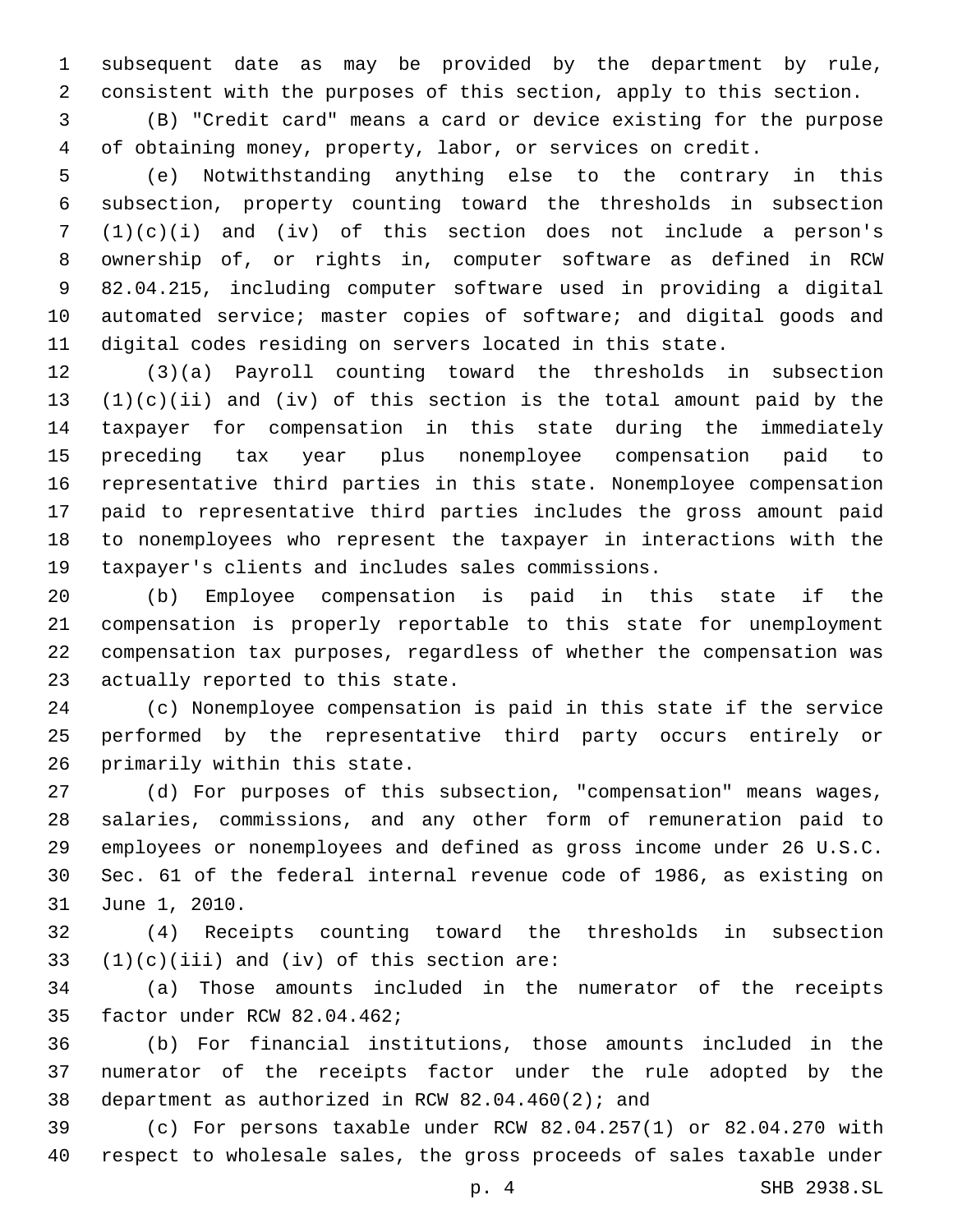those statutory provisions and sourced to this state in accordance with RCW 82.32.730.2

 (5)(a) Each December, the department must review the cumulative percentage change in the consumer price index. The department must 5 adjust the thresholds in subsection  $(1)(c)(i)$  through (iii) of this section if the consumer price index has changed by five percent or more since the later of June 1, 2010, or the date that the thresholds were last adjusted under this subsection. For purposes of determining the cumulative percentage change in the consumer price index, the department must compare the consumer price index available as of December 1st of the current year with the consumer price index as of the later of June 1, 2010, or the date that the thresholds were last adjusted under this subsection. The thresholds must be adjusted to reflect that cumulative percentage change in the consumer price index. The adjusted thresholds must be rounded to the nearest one thousand dollars. Any adjustment will apply to tax periods that begin 17 after the adjustment is made.

 (b) As used in this subsection, "consumer price index" means the consumer price index for all urban consumers (CPI-U) available from the bureau of labor statistics of the United States department of 21 labor.

 (6)(a) Subsections (1) through (5) of this section only apply with respect to the taxes on persons engaged in apportionable activities as defined in RCW 82.04.460 or making wholesale sales taxable under RCW 82.04.257(1) or 82.04.270. For purposes of the taxes imposed under this chapter on any activity not included in the definition of apportionable activities in RCW 82.04.460, other than the business of making wholesale sales taxed under RCW 82.04.257(1) or 82.04.270, except as provided in section 3 of this act, a person is deemed to have a substantial nexus with this state if the person has a physical presence in this state during the tax year, which need only be demonstrably more than a slightest presence.

 (b) For purposes of this subsection, a person is physically present in this state if the person has property or employees in this 35 state.

 (c)(i) A person is also physically present in this state for the purposes of this subsection if the person, either directly or through an agent or other representative, engages in activities in this state that are significantly associated with the person's ability to establish or maintain a market for its products in this state.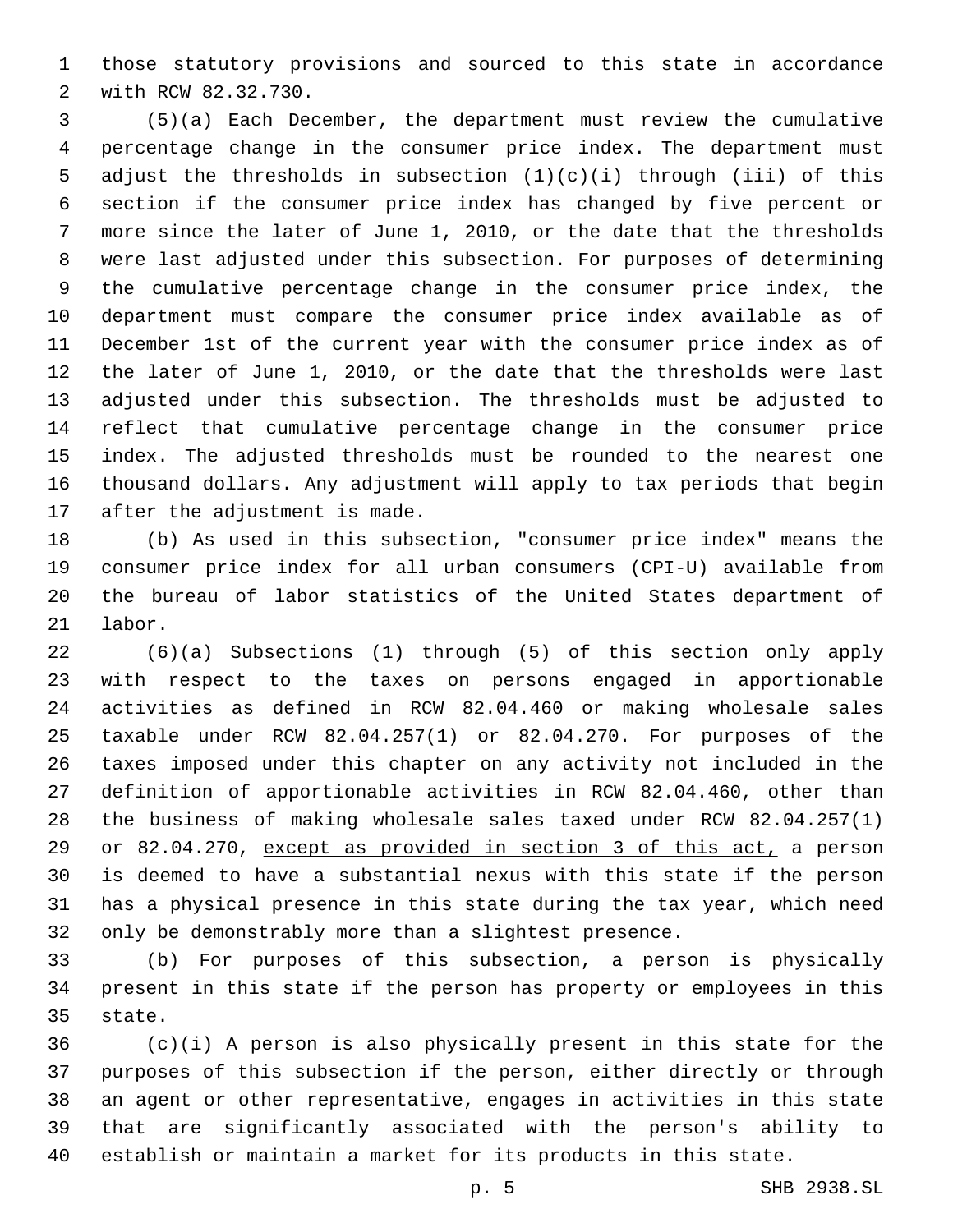(ii) A remote seller as defined in RCW 82.08.052 is presumed to be engaged in activities in this state that are significantly associated with the remote seller's ability to establish or maintain a market for its products in this state if the remote seller is presumed to have a substantial nexus with this state under RCW 82.08.052. The presumption in this subsection (6)(c)(ii) may be rebutted as provided in RCW 82.08.052. To the extent that the presumption in RCW 82.08.052 is no longer operative pursuant to RCW 82.32.762, the presumption in this subsection (6)(c)(ii) is no longer operative. Nothing in this section may be construed to affect in any way RCW 82.04.424, 82.08.050(11), or 82.12.040(5) or to narrow the scope of the terms "agent" or "other representative" in this 13 subsection  $(6)(c)$ .

 NEW SECTION. **Sec. 3.** A new section is added to chapter 82.32 15 RCW to read as follows:

 (1) For purposes of the taxes imposed or authorized under chapters 82.04, 82.08, 82.12, and 82.14 RCW, the department may not make a determination of nexus based solely on the attendance or participation of one or more representatives of a person at a single trade convention per year in Washington state in determining if such person is physically present in this state for the purposes of 22 establishing substantial nexus with this state.

 (2) Subsection (1) of this section does not apply to persons making retail sales at a trade convention, including persons taking orders for products or services where receipt will occur in 26 Washington state.

 (3) The definitions in this subsection apply throughout this section unless the context clearly requires otherwise.

 (a) "Not marketed to the general public" means that the sponsor of a trade convention limits its marketing efforts for the trade convention to its members and specific invited guests of the 32 sponsoring organization.

 (b) "Physically present in this state" and "substantial nexus with this state" have the same meaning as provided in RCW 82.04.067.

 (c) "Trade convention" means an exhibition for a specific industry or profession, which is not marketed to the general public, 37 for the purposes of:

 (i) Exhibiting, demonstrating, and explaining services, products, 39 or equipment to potential customers; or